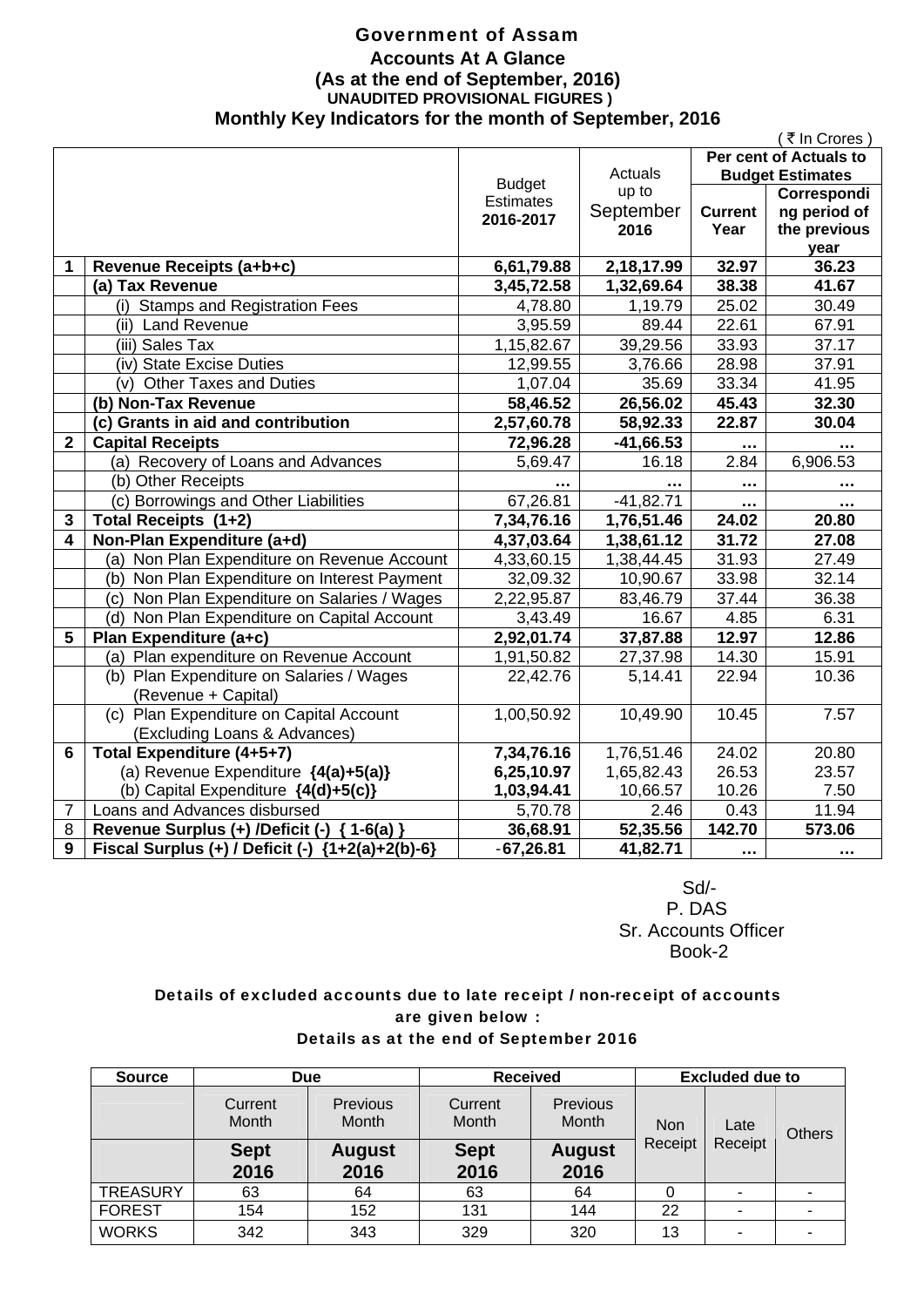### Monthly trend of **TAX REVENUE**  ( Refer to Item No. 1 (a) of Monthly Accounts at a Glance )

|                  |                |                    |                | (₹ In crores)      |
|------------------|----------------|--------------------|----------------|--------------------|
| <b>Months</b>    |                | 2016-17            | 2015-16        |                    |
|                  | <b>MONTHLY</b> | <b>PROGRESSIVE</b> | <b>MONTHLY</b> | <b>PROGRESSIVE</b> |
| <b>APRIL</b>     | 2,177.07       | 2.177.07           | 2,073.24       | 2,073.24           |
| <b>MAY</b>       | 2,193.61       | 4,370.68           | 2,085.84       | 4,159.08           |
| <b>JUNE</b>      | 2,214.93       | 6.858.61           | 2,099.58       | 6,258.66           |
| <b>JULY</b>      | 2,209.20       | 8,794.81           | 2,061.65       | 8,320.31           |
| <b>AUGUST</b>    | 2,216.56       | 11,011.37          | 2,018.74       | 10,339.05          |
| <b>SEPTEMBER</b> | 2,258.27       | 13,269.64          | 1,977.32       | 12,316.37          |
| <b>OCTOBER</b>   |                |                    | 2,074.74       | 14,391.11          |
| <b>NOVEMBER</b>  |                |                    | 2,025.99       | 16,417.10          |
| <b>DECEMBER</b>  |                |                    | 2,100.97       | 18,518.07          |
| <b>JANUARY</b>   |                |                    | 2,095.49       | 20,613.56          |
| <b>FEBRUARY</b>  |                |                    | 2,116.48       | 22,730.04          |
| <b>MARCH</b>     |                |                    | 4,161.34       | 26,891.38          |

**Note :** As the details of excluded accounts are not likely to be the same for the current and corresponding periods, the comparison will be indicative only. For details of excluded accounts, reference to Accounts at a Glance is invited.

### Monthly trend of **NON-TAX REVENUE**  ( Refer to Item No. 1 (b) of Monthly Accounts at a Glance )

|                  |                |                    |                | ∶₹ In crores )     |
|------------------|----------------|--------------------|----------------|--------------------|
| <b>Months</b>    |                | 2016-17            |                | 2015-16            |
|                  | <b>MONTHLY</b> | <b>PROGRESSIVE</b> | <b>MONTHLY</b> | <b>PROGRESSIVE</b> |
| <b>APRIL</b>     | 166.18         | 166.18             | 331.93         | 331.93             |
| <b>MAY</b>       | 186.78         | 352.96             | 199.48         | 531.41             |
| <b>JUNE</b>      | 219.41         | 572.37             | 301.79         | 833.20             |
| <b>JULY</b>      | 198.40         | 770.77             | 231.52         | 1,064.72           |
| <b>AUGUST</b>    | 1,660.97       | 2,431.74           | 167.27         | 1,231.99           |
| <b>SEPTEMBER</b> | 224.28         | 2,656.02           | 165.17         | 1,397.16           |
| <b>OCTOBER</b>   |                |                    | 202.77         | 1,599.93           |
| <b>NOVEMBER</b>  |                |                    | 211.23         | 1,811.16           |
| <b>DECEMBER</b>  |                |                    | 185.94         | 1,997.10           |
| <b>JANUARY</b>   |                |                    | 204.50         | 2,201.60           |
| <b>FEBRUARY</b>  |                |                    | 197.19         | 2,398.79           |
| <b>MARCH</b>     |                |                    | 361.21         | 2,760.00           |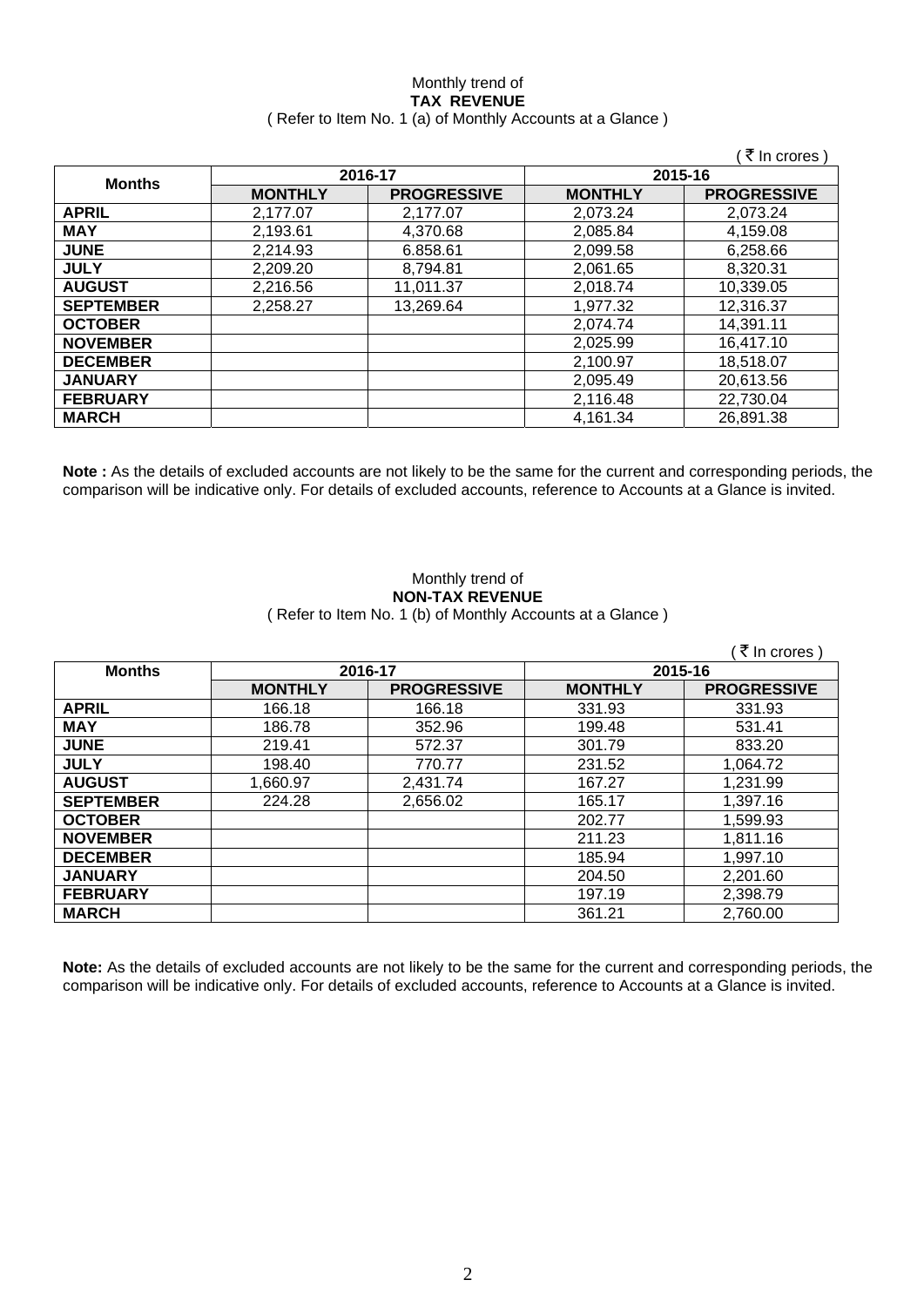## Monthly trend of **GRANTS-IN-AID AND CONTRIBUTION**

( Refer to Item No. 1 (c) of Monthly Accounts at a Glance )

|                  |                |                    |                | ं ₹ In crores )    |
|------------------|----------------|--------------------|----------------|--------------------|
| <b>Months</b>    |                | 2016-17            |                | 2015-16            |
|                  | <b>MONTHLY</b> | <b>PROGRESSIVE</b> | <b>MONTHLY</b> | <b>PROGRESSIVE</b> |
| <b>APRIL</b>     | 443.89         | 443.89             | 373.68         | 373.68             |
| <b>MAY</b>       | 781.92         | 1,225.81           | 1,448.44       | 1,822.12           |
| <b>JUNE</b>      | 908.51         | 2,134.32           | 945.32         | 2,767.45           |
| <b>JULY</b>      | 1,104.10       | 3,238.42           | 627.02         | 3,394.47           |
| <b>AUGUST</b>    | 515.02         | 3,753.44           | 2,215.65       | 5,610.12           |
| <b>SEPTEMBER</b> | 2,138.89       | 5,892.33           | 1,351.85       | 6,961.97           |
| <b>OCTOBER</b>   |                |                    | 404.19         | 7,366.16           |
| <b>NOVEMBER</b>  |                |                    | 508.64         | 7,874.80           |
| <b>DECEMBER</b>  |                |                    | 1,102.87       | 8,977.67           |
| <b>JANUARY</b>   |                |                    | 311.91         | 9,289.58           |
| <b>FEBRUARY</b>  |                |                    | 854.30         | 10,143.88          |
| <b>MARCH</b>     |                |                    | 2,652.17       | 12,796.05          |

**Note :** As the details of excluded accounts are not likely to be the same for the current and corresponding periods, the comparison will be indicative only. For details of excluded accounts, reference to Accounts at a Glance is invited.

### Monthly trend of **RECOVERY OF LOANS AND ADVANCES**  ( Refer to Item No. 2 (a) of Monthly Accounts at a Glance )

|                  |                |                    |                | ₹ In crores        |
|------------------|----------------|--------------------|----------------|--------------------|
| <b>Months</b>    |                | 2016-17            | 2015-16        |                    |
|                  | <b>MONTHLY</b> | <b>PROGRESSIVE</b> | <b>MONTHLY</b> | <b>PROGRESSIVE</b> |
| <b>APRIL</b>     | 0.41           | 0.41               | 503.35         | 503.35             |
| <b>MAY</b>       | 1.04           | 1.45               | 0.57           | 503.92             |
| <b>JUNE</b>      | 1.00           | 2.45               | 0.48           | 504.40             |
| <b>JULY</b>      | 13.14          | 15.59              | 0.37           | 504.77             |
| <b>AUGUST</b>    | 0.36           | 15.95              | 2.47           | 507.24             |
| <b>SEPTEMBER</b> | 0.23           | 16.18              | 0.39           | 507.63             |
| <b>OCTOBER</b>   |                |                    | 0.68           | 508.31             |
| <b>NOVEMBER</b>  |                |                    | 0.38           | 508.69             |
| <b>DECEMBER</b>  |                |                    | 0.50           | 509.19             |
| <b>JANUARY</b>   |                |                    | 0.41           | 509.60             |
| <b>FEBRUARY</b>  |                |                    | 0.28           | 509.88             |
| <b>MARCH</b>     |                |                    | 0.60           | 510.48             |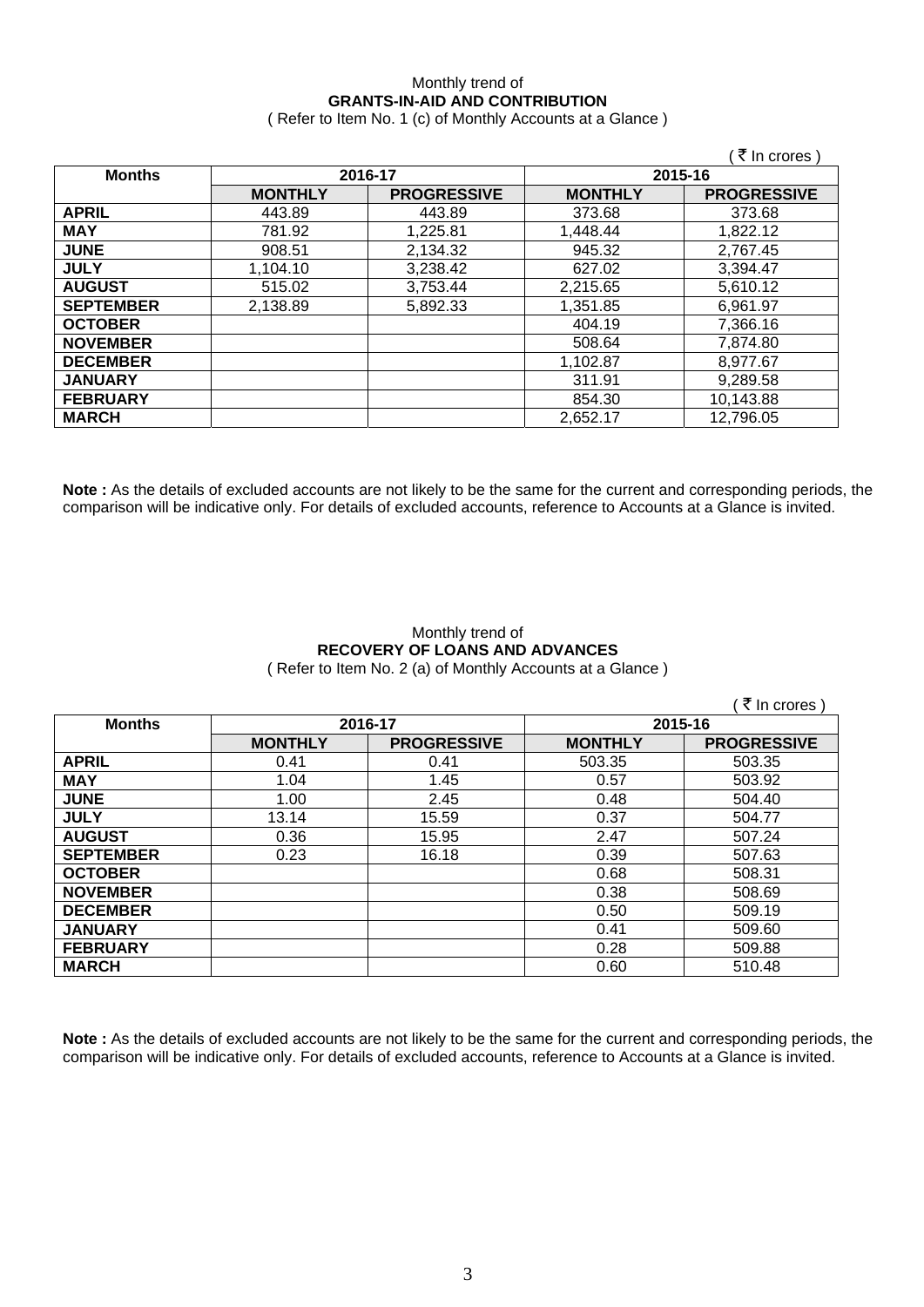### Monthly trend of **OTHER RECEIPTS**  ( Refer to Item No. 2 (b) of Monthly Accounts at a Glance )

|                  |                |                    |                | ∶ ₹ In crores)     |
|------------------|----------------|--------------------|----------------|--------------------|
| <b>Months</b>    |                | 2016-17            | 2015-16        |                    |
|                  | <b>MONTHLY</b> | <b>PROGRESSIVE</b> | <b>MONTHLY</b> | <b>PROGRESSIVE</b> |
| <b>APRIL</b>     | 0.00           | 0.00               | 0.00           | 0.00               |
| <b>MAY</b>       | 0.00           | 0.00               | 0.00           | 0.00               |
| <b>JUNE</b>      | 0.00           | 0.00               | 0.00           | 0.00               |
| <b>JULY</b>      | 0.00           | 0.00               | 0.00           | 0.00               |
| <b>AUGUST</b>    | 0.00           | 0.00               | 0.00           | 0.00               |
| <b>SEPTEMBER</b> |                |                    | 0.00           | 0.00               |
| <b>OCTOBER</b>   |                |                    | 0.00           | 0.00               |
| <b>NOVEMBER</b>  |                |                    | 0.00           | 0.00               |
| <b>DECEMBER</b>  |                |                    | 0.00           | 0.00               |
| <b>JANUARY</b>   |                |                    | 0.00           | 0.00               |
| <b>FEBRUARY</b>  |                |                    | 0.00           | 0.00               |
| <b>MARCH</b>     |                |                    | 0.00           | 0.00               |

**Note :** As the details of excluded accounts are not likely to be the same for the current and corresponding periods, the comparison will be indicative only. For details of excluded accounts, reference to Accounts at a Glance is invited.

#### Monthly trend of **BORROWINGS AND OTHER LIABILITIES**  ( Refer to Item No. 2 (c) of Monthly Accounts at a Glance )

|                  |                |                    |                | ( ₹ In crores)     |
|------------------|----------------|--------------------|----------------|--------------------|
| <b>Months</b>    | 2016-17        |                    |                | 2015-16            |
|                  | <b>MONTHLY</b> | <b>PROGRESSIVE</b> | <b>MONTHLY</b> | <b>PROGRESSIVE</b> |
| <b>APRIL</b>     | $-868.08$      | $-868.08$          | $-2,270.58$    | $-2,270.58$        |
| <b>MAY</b>       | 54.76          | $-813.32$          | $-1,664.91$    | $-3,935.49$        |
| <b>JUNE</b>      | $-848.10$      | $-1661.42$         | 506.92         | $-3,428.57$        |
| <b>JULY</b>      | $-858.89$      | $-2,520.31$        | $-359.74$      | $-3,788.31$        |
| <b>AUGUST</b>    | $-366.39$      | $-2,886.70$        | $-2,395.33$    | $-6,183.64$        |
| <b>SEPTEMBER</b> | $-1,296.01$    | $-4,182.71$        | $-352.87$      | $-6,536.51$        |
| <b>OCTOBER</b>   |                |                    | 892.22         | $-5,644.29$        |
| <b>NOVEMBER</b>  |                |                    | 181.10         | $-5,463.19$        |
| <b>DECEMBER</b>  |                |                    | $-471.32$      | $-5,934.51$        |
| <b>JANUARY</b>   |                |                    | 1,355.00       | $-4,579.51$        |
| <b>FEBRUARY</b>  |                |                    | 470.69         | $-4,108.82$        |
| <b>MARCH</b>     |                |                    | 392.46         | $-3,716.36$        |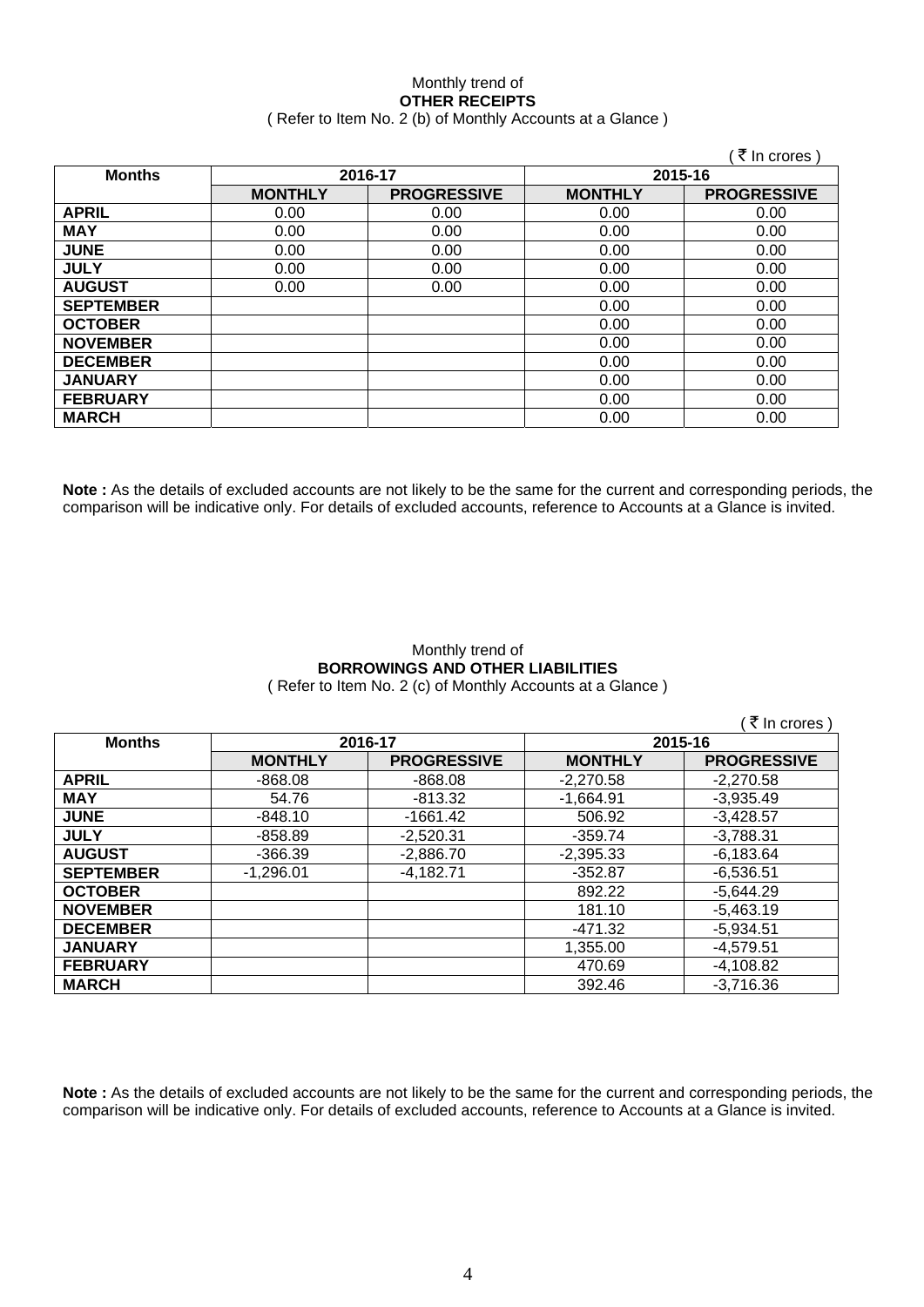## Monthly trend of **TOTAL RECEIPTS**

### ( Refer to Item No. 3 of Monthly Accounts at a Glance )

|                  |                |                    |                | ₹ In crores)       |
|------------------|----------------|--------------------|----------------|--------------------|
| <b>Months</b>    |                | 2016-17            |                | 2015-16            |
|                  | <b>MONTHLY</b> | <b>PROGRESSIVE</b> | <b>MONTHLY</b> | <b>PROGRESSIVE</b> |
| <b>APRIL</b>     | 1.919.47       | 1.919.47           | 1,011.62       | 1.011.62           |
| <b>MAY</b>       | 3,218.11       | 5,137.57           | 2,069.43       | 3,081.05           |
| <b>JUNE</b>      | 2,495.75       | 7,633.33           | 3,854.09       | 6,935.14           |
| <b>JULY</b>      | 2,665.95       | 10,299.28          | 2,560.82       | 9,495.96           |
| <b>AUGUST</b>    | 4,026.52       | 14,325.80          | 2,008.80       | 11,504.76          |
| <b>SEPTEMBER</b> | 3,325.66       | 17,651.46          | 3,141.85       | 14,646.61          |
| <b>OCTOBER</b>   |                |                    | 3,574.61       | 18,221.22          |
| <b>NOVEMBER</b>  |                |                    | 2,927.34       | 21,148.56          |
| <b>DECEMBER</b>  |                |                    | 2,918.96       | 24,067.52          |
| <b>JANUARY</b>   |                |                    | 3,967.31       | 28,034.83          |
| <b>FEBRUARY</b>  |                |                    | 3,638.94       | 31,673.77          |
| <b>MARCH</b>     |                |                    | 7,567.78       | 39,241.55          |

**Note** : As the details of excluded accounts are not likely to be the same for the current and corresponding periods, the comparison will be indicative only. For details of excluded accounts, reference to Accounts at a Glance is invited.

## Monthly trend of **NON-PLAN EXPENDITURE ON REVENUE ACCOUNT**

( Refer to Item No. 4 (a) of Monthly Accounts at a Glance )

|                  |                |                    |                | ं ₹ In crores )    |
|------------------|----------------|--------------------|----------------|--------------------|
| <b>Months</b>    |                | 2016-17            |                | 2015-16            |
|                  | <b>MONTHLY</b> | <b>PROGRESSIVE</b> | <b>MONTHLY</b> | <b>PROGRESSIVE</b> |
| <b>APRIL</b>     | 1.855.80       | 1,855.80           | 904.35         | 904.35             |
| <b>MAY</b>       | 2,330.11       | 4,185.91           | 1,812.59       | 2,716.94           |
| <b>JUNE</b>      | 1,888.08       | 6,073.99           | 2,293.03       | 5,009.97           |
| <b>JULY</b>      | 2,123.01       | 8,197.00           | 1,990.00       | 6,999.97           |
| <b>AUGUST</b>    | 2,984.40       | 11,181.40          | 1,644.29       | 8,644.26           |
| <b>SEPTEMBER</b> | 2,663.05       | 13,844.45          | 1,952.76       | 10,597.02          |
| <b>OCTOBER</b>   |                |                    | 2,200.25       | 12,797.27          |
| <b>NOVEMBER</b>  |                |                    | 2,327.14       | 15,124.41          |
| <b>DECEMBER</b>  |                |                    | 2,283.93       | 17,408.34          |
| <b>JANUARY</b>   |                |                    | 2,152.18       | 19,560.52          |
| <b>FEBRUARY</b>  |                |                    | 2,775.97       | 22,336.49          |
| <b>MARCH</b>     |                |                    | 4,672.92       | 27,009.41          |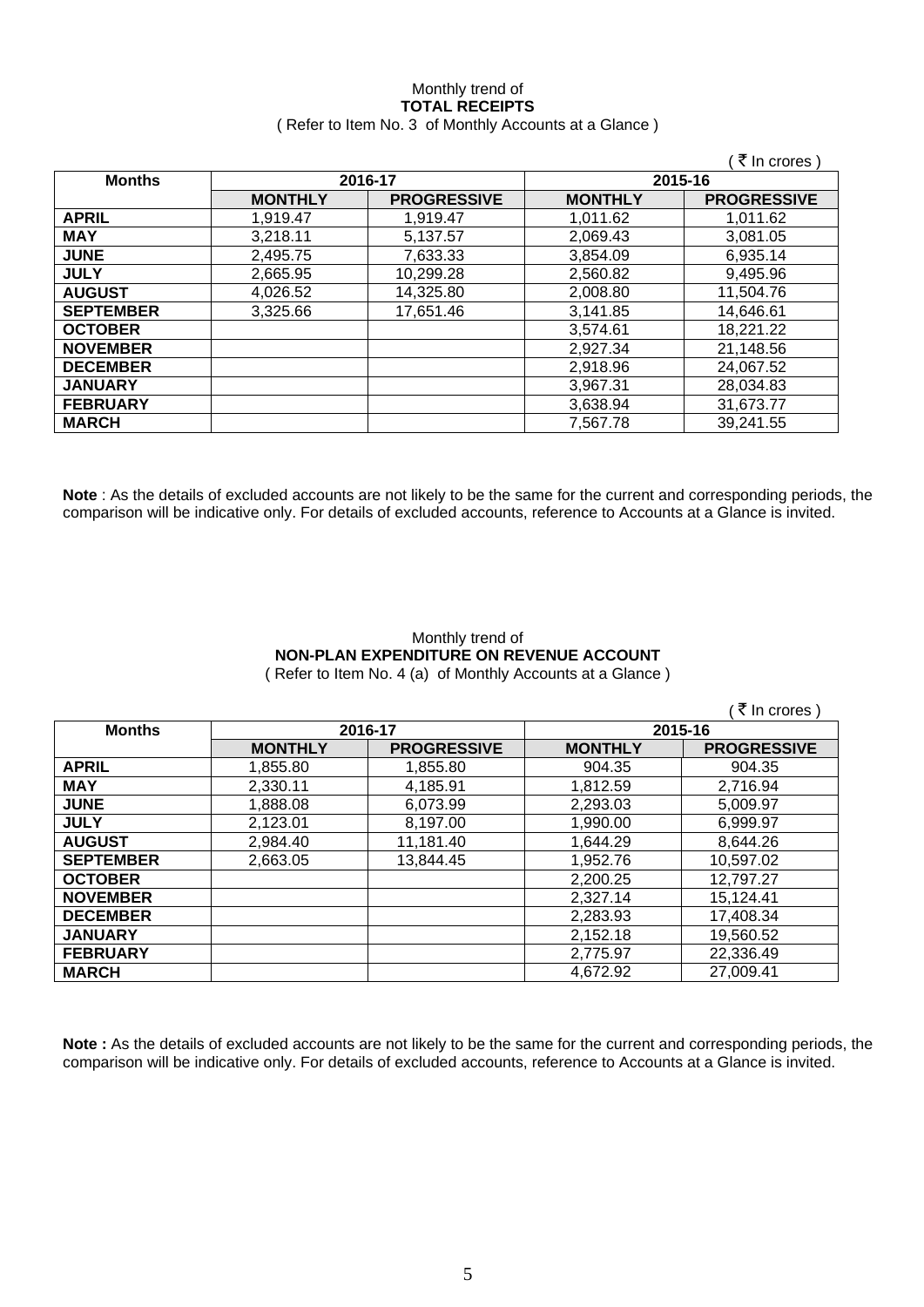### Monthly trend of **NON-PLAN EXPENDITURE ON INTEREST PAYMENT**

( Refer to Item No. 4 (b) of Monthly Accounts at a Glance )

|                  |                |                    |                | ़₹ In crores )     |
|------------------|----------------|--------------------|----------------|--------------------|
| <b>Months</b>    |                | 2016-17            | 2015-16        |                    |
|                  | <b>MONTHLY</b> | <b>PROGRESSIVE</b> | <b>MONTHLY</b> | <b>PROGRESSIVE</b> |
| <b>APRIL</b>     | 103.52         | 103.52             | 10.08          | 10.08              |
| <b>MAY</b>       | 317.46         | 420.98             | 118.40         | 128.48             |
| <b>JUNE</b>      | -79.86         | 341.12             | 133.76         | 262.24             |
| <b>JULY</b>      | 164.90         | 506.02             | 87.71          | 349.95             |
| <b>AUGUST</b>    | 237.59         | 743.61             | 221.32         | 571.27             |
| <b>SEPTEMBER</b> | 347.06         | 1,090.67           | 332.61         | 903.88             |
| <b>OCTOBER</b>   |                |                    | 119.31         | 1.023.19           |
| <b>NOVEMBER</b>  |                |                    | 32.76          | 1,055.95           |
| <b>DECEMBER</b>  |                |                    | 170.99         | 1,226.94           |
| <b>JANUARY</b>   |                |                    | 134.42         | 1,361.36           |
| <b>FEBRUARY</b>  |                |                    | 237.77         | 1,599.13           |
| <b>MARCH</b>     |                |                    | 373.36         | 1,972.49           |

**Note :** As the details of excluded accounts are not likely to be the same for the current and corresponding periods, the comparison will be indicative only. For details of excluded accounts, reference to Accounts at a Glance is invited.

### Monthly trend of **NON-PLAN EXPENDITURE ON CAPITAL ACCOUNT ( EXCLUDING LOANS & ADVANCES )**

( Refer to Item No. 4 (d) of Monthly Accounts at a Glance )

|                  |                |                    |                | ∶ ₹ In crores )    |
|------------------|----------------|--------------------|----------------|--------------------|
| <b>Months</b>    |                | 2016-17            | 2015-16        |                    |
|                  | <b>MONTHLY</b> | <b>PROGRESSIVE</b> | <b>MONTHLY</b> | <b>PROGRESSIVE</b> |
| <b>APRIL</b>     | 0.00           | 0.00               | 0.00           | 0.00               |
| <b>MAY</b>       | 2.84           | 2.84               | $-0.01$        | $-0.01$            |
| <b>JUNE</b>      | 0.46           | 3.30               | 0.54           | 0.53               |
| <b>JULY</b>      | 2.04           | 5.34               | 0.29           | 0.82               |
| <b>AUGUST</b>    | 4.83           | 10.17              | $-1.75$        | $-0.93$            |
| <b>SEPTEMBER</b> | 6.50           | 16.67              | $-44.64$       | $-45.57$           |
| <b>OCTOBER</b>   |                |                    | 2.71           | $-42.86$           |
| <b>NOVEMBER</b>  |                |                    | 1.06           | $-41.80$           |
| <b>DECEMBER</b>  |                |                    | 15.35          | $-26.45$           |
| <b>JANUARY</b>   |                |                    | 16.28          | $-10.17$           |
| <b>FEBRUARY</b>  |                |                    | 4.95           | $-5.22$            |
| <b>MARCH</b>     |                |                    | $-7.82$        | $-13.04$           |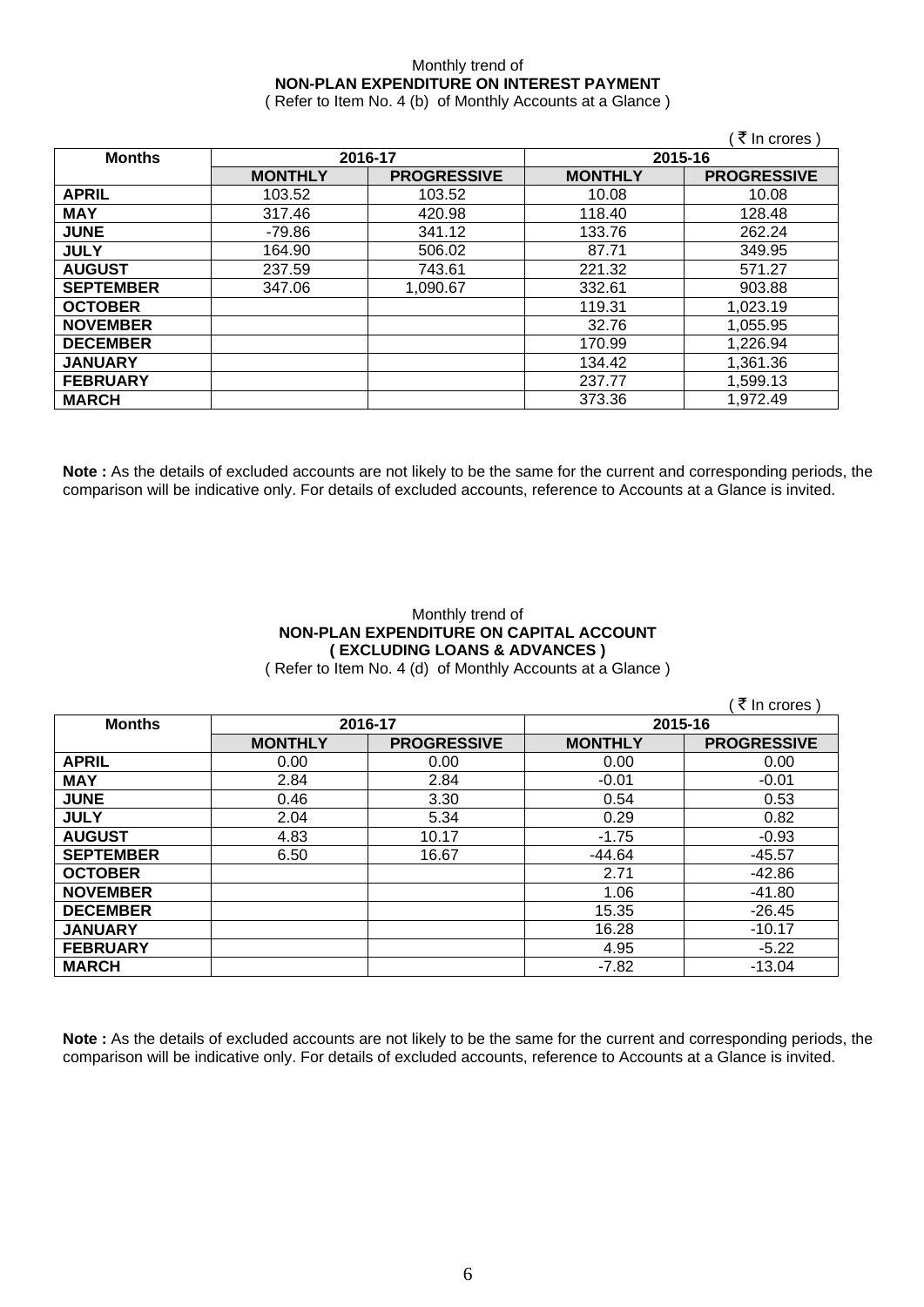## Monthly trend of **PLAN EXPENDITURE ON REVENUE ACCOUNT**

( Refer to Item No. 5 (a) of Monthly Accounts at a Glance )

|                  |                |                    |                | ∶ <i>ই</i> In crores ) |
|------------------|----------------|--------------------|----------------|------------------------|
| <b>Months</b>    | 2016-17        |                    |                | 2015-16                |
|                  | <b>MONTHLY</b> | <b>PROGRESSIVE</b> | <b>MONTHLY</b> | <b>PROGRESSIVE</b>     |
| <b>APRIL</b>     | 58.54          | 58.54              | 48.28          | 48.28                  |
| <b>MAY</b>       | 703.05         | 761.59             | 103.60         | 151.88                 |
| <b>JUNE</b>      | 511.13         | 1,272.72           | 1,468.79       | 1,638.67               |
| <b>JULY</b>      | 311.49         | 1,584.21           | 279.22         | 1.917.89               |
| <b>AUGUST</b>    | 819.28         | 2,403.49           | 125.35         | 2,043.24               |
| <b>SEPTEMBER</b> | 334.49         | 2,737.98           | 1,095.45       | 3,138.69               |
| <b>OCTOBER</b>   |                |                    | 1,218.93       | 4,357.62               |
| <b>NOVEMBER</b>  |                |                    | 355.29         | 4,712.91               |
| <b>DECEMBER</b>  |                |                    | 470.57         | 5,183.48               |
| <b>JANUARY</b>   |                |                    | 1,390.66       | 6,574.14               |
| <b>FEBRUARY</b>  |                |                    | 573.67         | 7,147.81               |
| <b>MARCH</b>     |                |                    | 2,150.64       | 9,298.45               |

**Note** : As the details of excluded accounts are not likely to be the same for the current and corresponding periods, the comparison will be indicative only. For details of excluded accounts, reference to Accounts at a Glance is invited.

### Monthly trend of **PLAN EXPENDITURE ON CAPITAL ACCOUNT ( EXCLUDING LOANS & ADVANCES )**

( Refer to Item No. 5 (c) of Monthly Accounts at a Glance )

|                  |                |                    |                | ∶ ₹ In crores)     |
|------------------|----------------|--------------------|----------------|--------------------|
| <b>Months</b>    | 2016-17        |                    | 2015-16        |                    |
|                  | <b>MONTHLY</b> | <b>PROGRESSIVE</b> | <b>MONTHLY</b> | <b>PROGRESSIVE</b> |
| <b>APRIL</b>     | 5.13           | 5.13               | 58.99          | 58.99              |
| <b>MAY</b>       | 182.11         | 187.24             | 153.19         | 212.18             |
| <b>JUNE</b>      | 95.93          | 283.17             | 73.73          | 285.91             |
| <b>JULY</b>      | 229.40         | 512.57             | 282.30         | 568.21             |
| <b>AUGUST</b>    | 218.00         | 730.57             | 147.74         | 715.95             |
| <b>SEPTEMBER</b> | 319.33         | 1,049.90           | 138.28         | 854.23             |
| <b>OCTOBER</b>   |                |                    | 144.21         | 998.44             |
| <b>NOVEMBER</b>  |                |                    | 243.84         | 1,242.28           |
| <b>DECEMBER</b>  |                |                    | 149.09         | 1,391.37           |
| <b>JANUARY</b>   |                |                    | 350.69         | 1,742.06           |
| <b>FEBRUARY</b>  |                |                    | 249.35         | 1,991.41           |
| <b>MARCH</b>     |                |                    | 695.23         | 2,686.64           |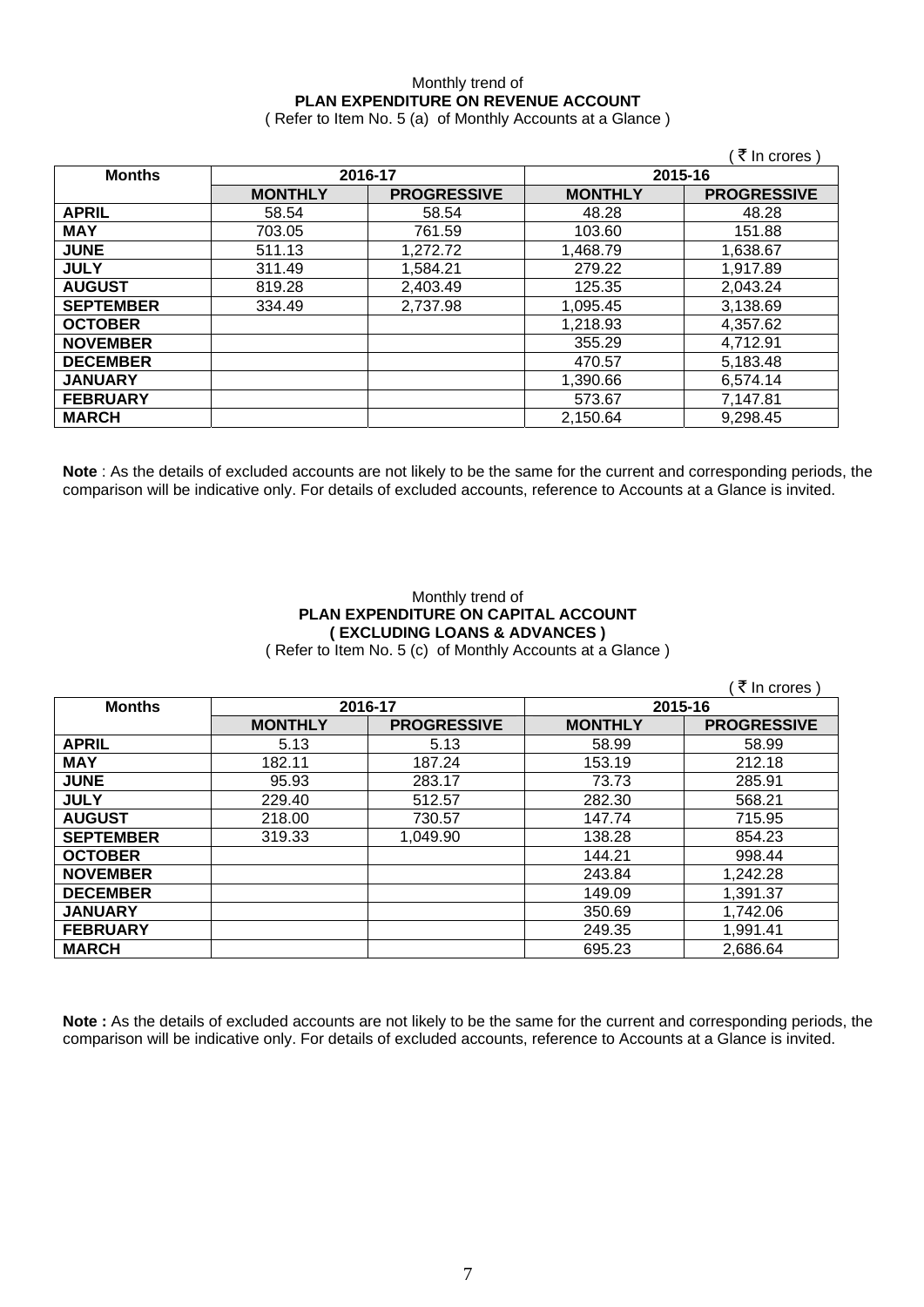# Monthly trend of **TOTAL EXPENDITURE**

|  | (Refer to Item No. 6 of Monthly Accounts at a Glance) |
|--|-------------------------------------------------------|
|--|-------------------------------------------------------|

|                  |                |                    |                | ∶ <i>ই</i> In crores ) |
|------------------|----------------|--------------------|----------------|------------------------|
| <b>Months</b>    | 2016-17        |                    |                | 2015-16                |
|                  | <b>MONTHLY</b> | <b>PROGRESSIVE</b> | <b>MONTHLY</b> | <b>PROGRESSIVE</b>     |
| <b>APRIL</b>     | 1,919.47       | 1.919.47           | 1.011.62       | 1,011.62               |
| <b>MAY</b>       | 3,218.11       | 5,137.58           | 2,069.43       | 3,081.05               |
| <b>JUNE</b>      | 2,495.75       | 7,633.33           | 3,854.09       | 6,935.14               |
| <b>JULY</b>      | 2,665.95       | 10,299.28          | 2,560.82       | 9,495.96               |
| <b>AUGUST</b>    | 4.026.52       | 14,325.80          | 2,008.80       | 11,504.76              |
| <b>SEPTEMBER</b> | 3,325.66       | 17,651.46          | 3,141.85       | 14,646.61              |
| <b>OCTOBER</b>   |                |                    | 3,574.61       | 18,221.22              |
| <b>NOVEMBER</b>  |                |                    | 2,927.34       | 21,148.56              |
| <b>DECEMBER</b>  |                |                    | 2,918.96       | 24,067.52              |
| <b>JANUARY</b>   |                |                    | 3,967.31       | 28,034.83              |
| <b>FEBRUARY</b>  |                |                    | 3,638.94       | 31,673.77              |
| <b>MARCH</b>     |                |                    | 7,567.78       | 39,241.55              |

**Note :** As the details of excluded accounts are not likely to be the same for the current and corresponding periods, the comparison will be indicative only. For details of excluded accounts, reference to Accounts at a Glance is invited.

### Monthly trend of **REVENUE EXPENDITURE**  ( Refer to Item No. 6(a) of Monthly Accounts at a Glance )

|                  |                |                    |                | ं ₹ In crores `    |  |
|------------------|----------------|--------------------|----------------|--------------------|--|
| <b>Months</b>    | 2016-17        |                    |                | 2015-16            |  |
|                  | <b>MONTHLY</b> | <b>PROGRESSIVE</b> | <b>MONTHLY</b> | <b>PROGRESSIVE</b> |  |
| <b>APRIL</b>     | 1,914.34       | 1,914.34           | 952.64         | 952.64             |  |
| <b>MAY</b>       | 3,033.16       | 4,947.50           | 1,916.18       | 2,868.82           |  |
| <b>JUNE</b>      | 2,399.21       | 7,346.71           | 3,779.82       | 6,648.64           |  |
| <b>JULY</b>      | 2,434.50       | 9,781.21           | 2,269.22       | 8,917.86           |  |
| <b>AUGUST</b>    | 3,803.68       | 13,584.89          | 1,769.64       | 10,687.50          |  |
| <b>SEPTEMBER</b> | 2,997.54       | 16,582.43          | 3,048.21       | 13,735.71          |  |
| <b>OCTOBER</b>   |                |                    | 3,419.18       | 17,154.89          |  |
| <b>NOVEMBER</b>  |                |                    | 2,682.43       | 19,837.32          |  |
| <b>DECEMBER</b>  |                |                    | 2,754.50       | 22,591.82          |  |
| <b>JANUARY</b>   |                |                    | 3,542.84       | 26,134.66          |  |
| <b>FEBRUARY</b>  |                |                    | 3.349.64       | 29.484.30          |  |
| <b>MARCH</b>     |                |                    | 6,823.56       | 36,307.86          |  |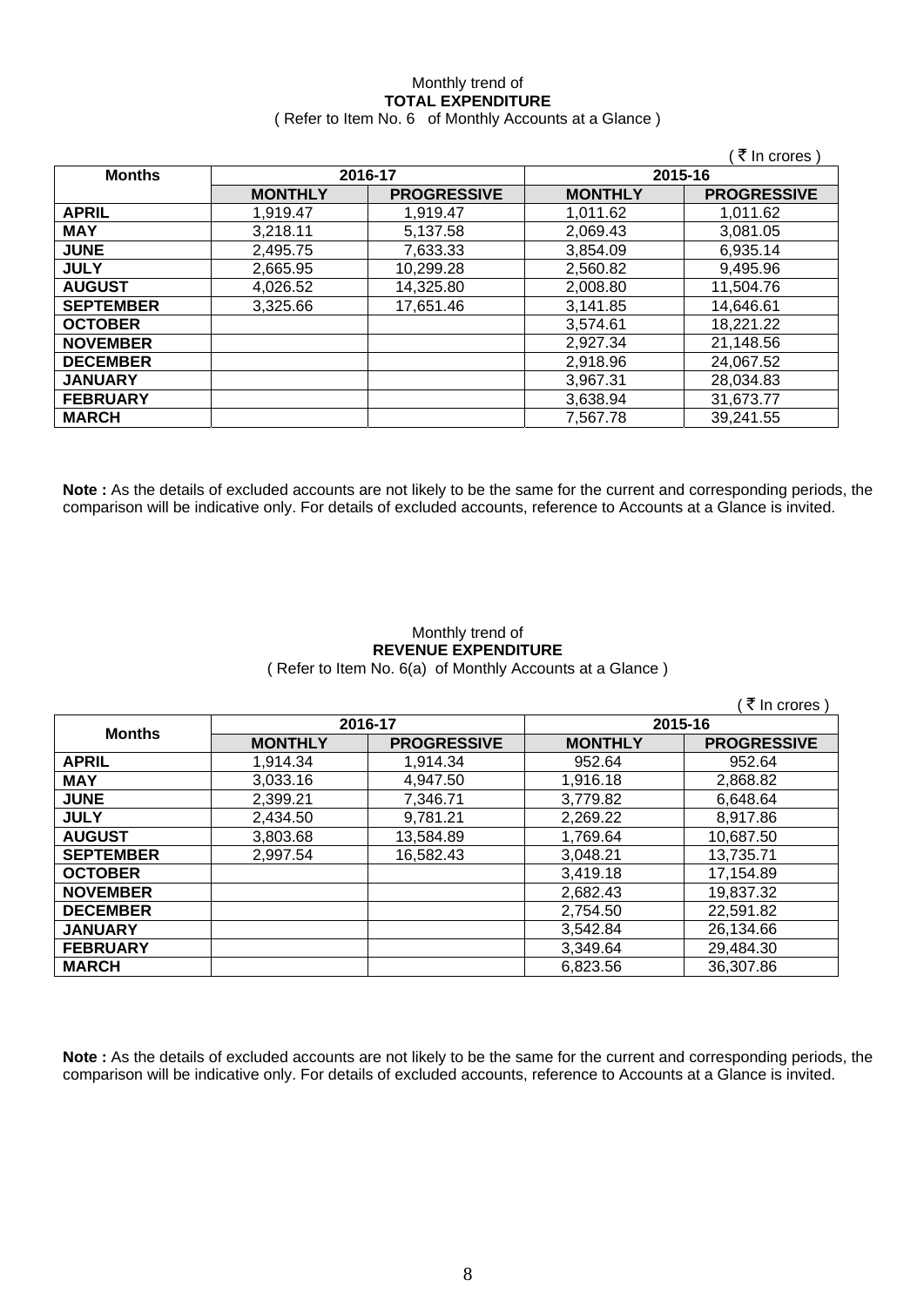### Monthly trend of **CAPITAL EXPENDITURE**  ( Refer to Item No. 6(b) of Monthly Accounts at a Glance )

|                  |                |                    |                | ∶ ₹ In crores )    |
|------------------|----------------|--------------------|----------------|--------------------|
| <b>Months</b>    | 2016-17        |                    |                | 2015-16            |
|                  | <b>MONTHLY</b> | <b>PROGRESSIVE</b> | <b>MONTHLY</b> | <b>PROGRESSIVE</b> |
| <b>APRIL</b>     | 5.13           | 5.13               | 58.99          | 58.99              |
| <b>MAY</b>       | 184.95         | 190.08             | 153.18         | 212.17             |
| <b>JUNE</b>      | 96.39          | 286.47             | 74.27          | 286.44             |
| <b>JULY</b>      | 231.44         | 517.91             | 282.59         | 569.03             |
| <b>AUGUST</b>    | 222.83         | 740.74             | 145.99         | 715.02             |
| <b>SEPTEMBER</b> | 325.83         | 1.066.57           | 93.64          | 808.66             |
| <b>OCTOBER</b>   |                |                    | 146.92         | 955.58             |
| <b>NOVEMBER</b>  |                |                    | 244.90         | 1,200.48           |
| <b>DECEMBER</b>  |                |                    | 164.44         | 1,364.92           |
| <b>JANUARY</b>   |                |                    | 366.97         | 1,731.89           |
| <b>FEBRUARY</b>  |                |                    | 254.29         | 1,986.18           |
| <b>MARCH</b>     |                |                    | 687.42         | 2,673.60           |

**Note :** As the details of excluded accounts are not likely to be the same for the current and corresponding periods, the comparison will be indicative only. For details of excluded accounts, reference to Accounts at a Glance is invited.

### Monthly trend of **LOANS AND ADVANCES DISBURSED**  ( Refer to Item No. 7 of Monthly Accounts at a Glance )

|                  |                |                    |                | ₹ In crores)       |
|------------------|----------------|--------------------|----------------|--------------------|
| <b>Months</b>    | 2016-17        |                    | 2015-16        |                    |
|                  | <b>MONTHLY</b> | <b>PROGRESSIVE</b> | <b>MONTHLY</b> | <b>PROGRESSIVE</b> |
| <b>APRIL</b>     | 0.00           | 0.00               | 0.00           | 0.00               |
| <b>MAY</b>       | 0.00           | 0.00               | 0.06           | 0.06               |
| <b>JUNE</b>      | 0.15           | 0.15               | 0.00           | 0.06               |
| <b>JULY</b>      | 0.01           | 0.16               | 9.01           | 9.07               |
| <b>AUGUST</b>    | 0.01           | 0.17               | 93.17          | 102.24             |
| <b>SEPTEMBER</b> | 2.29           | 2.46               | 0.00           | 102.24             |
| <b>OCTOBER</b>   |                |                    | 8.51           | 110.75             |
| <b>NOVEMBER</b>  |                |                    | 0.01           | 110.76             |
| <b>DECEMBER</b>  |                |                    | 0.02           | 110.78             |
| <b>JANUARY</b>   |                |                    | 57.50          | 168.28             |
| <b>FEBRUARY</b>  |                |                    | 35.00          | 203.28             |
| <b>MARCH</b>     |                |                    | 56.81          | 260.09             |